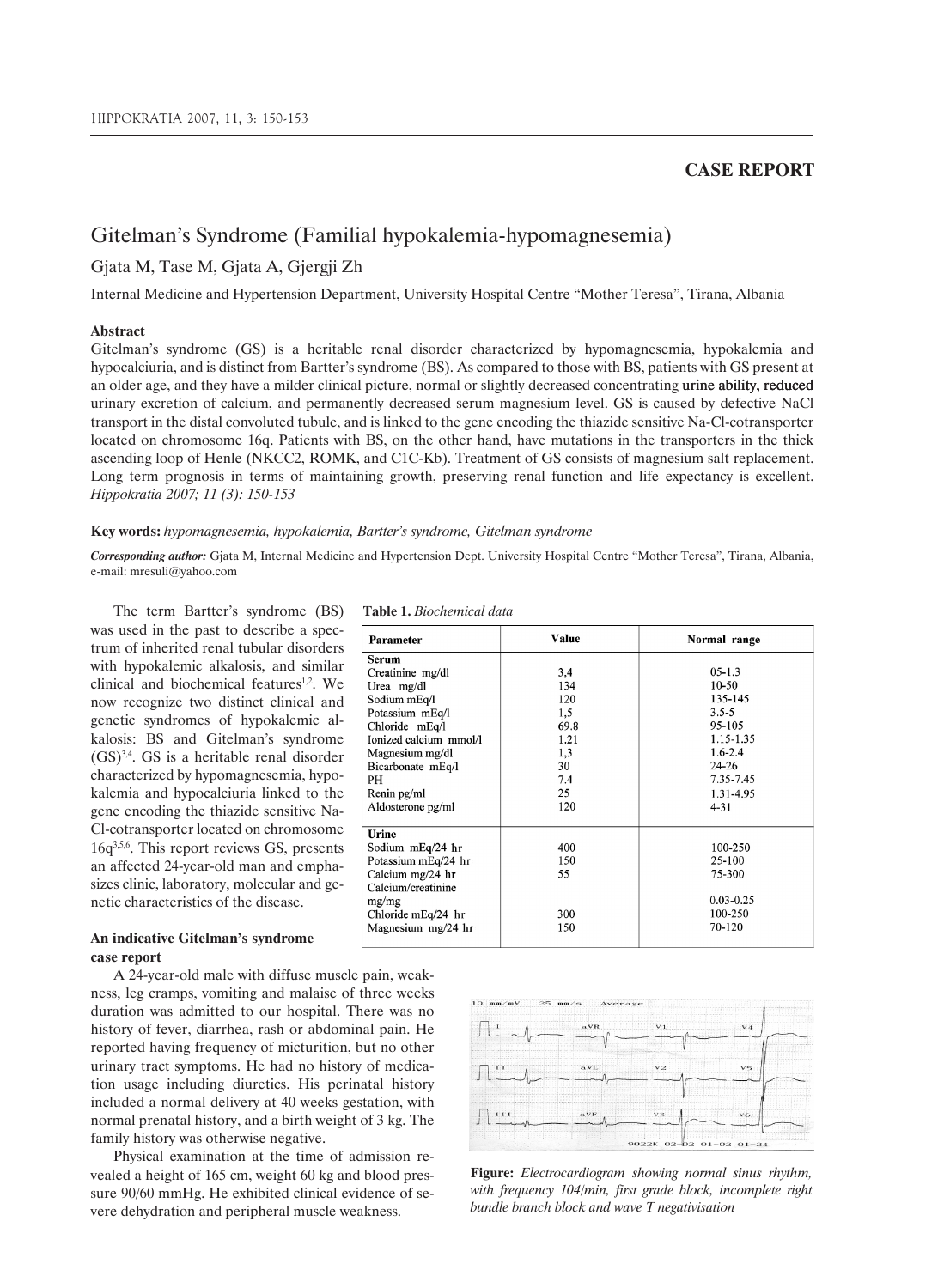Renal ultrasound was normal; there was no evidence of nephrocalcinosis. During his hospital stay he developed hypokalemic myopathy with a serum CPK of 2099 iu/L and LDH 1252 iu/L and initially, he was treated with potassium supplements, and spironolacton which corrected his serum potassium level to 3.0-3.2 mmol/L.

After the first week the patient normalized renal function, CPK and LDH and 2 weeks later hypokalemia, hyponatremia, hypomagnezemia, hypochloremia were normalized too. Subsequently, he was exclusively treated with magnesium and potassium supplements and amiloride. Molecular genetic studies were not performed.

#### **Diagnosis**

The diagnosis of GS is made on the basis of clinical, biochemical and molecular findings. Disease-free intervals may be prolonged resulting in delay of diagnosis until adulthood. This condition was previously confused with BS; however, patients with GS have a milder clinical picture, absence of polyuria, normal or slightly decreased concentrating urine ability, reduced urinary excretion of calcium, permanently decreased serum magnesium level, and usually there is no history of maternal polyhydramnios or prematurity $3,4,7$ . One third of patients with GS may have a short stature<sup>5</sup>. Chondrocalcinosis may also be seen<sup>8</sup>. Patients are frequently asymptomatic or suffer from carpopedal spasms especially during periods of fever or when extra magnesium is lost by vomiting or diarrhea. Paraesthesias, especially of the face, frequently occur. Some patients experience severe fatigue interfering with daily activities, while others never complain of tiredness<sup>9-11</sup>.

Progression to renal insufficiency is extremely rare in GS. As yet, only one patient developed chronic renal disease and progressed eventually to end stage renal failure. Blood pressure in GS patients is lower than in the general population, indicating that even the modest salt wasting due to this disease reduces blood pressure. Heterozygous mutation carriers remain normotensive, but consume larger quantities of salt, pointing to a compensated defect3,12-14. Molecular DNA diagnostic studies are used to establish mutations of the gene encoding the thiazide-sensitive Na-Cl-cotransporter which is responsible for the syndrome.

#### **Molecular genetics**

Gitelman's syndrome is inherited as an autosomal recessive trait. An autosomal dominant inheritance in some families with GS, suggested by Bettinelli et al<sup>2</sup> was later dismissed by molecular genetic analysis showing that inheritance in these families was in fact pseu $d$ odominant<sup>9,13</sup>. In contrast to BS, GS is a molecularly homogeneous disorder caused by loss-of-function mutations in the SLC12A3 gene<sup>9</sup>. The SLC12A3 gene maps to chromosome region 16q13, consists of 26 exons, and encodes the renal thiazide-sensitive sodium chloride cotransporter (NCC), specifically expressed in the distal

comvoluted tubule (DCT). NCC is a polypeptide which consists of 1021 amino acids. Its 2-D structure is predicted to contain 12 transmembrane domains and intracellular amino- and carboxy-terminal regions<sup>3,13</sup>. At present more than 100 different, putative loss-of-function mutations in the SLC12A3 gene have been identified in GS patients<sup>3,15</sup>. They include missense, non-sense, frame shift, and splice-site mutations and are scattered throughout the protein with a possible clustering of mutations in the carboxy-terminal tail. By functional expression studies and results of immunocytochemistry in Xenopus leavis oocytes, it was shown that most diseasecausing NCC mutants are completely or partly impaired in their routing to the plasma membrane.

#### **Pathophysiology**

Normally, about 7 per cent of the filtered load of sodium chloride is reabsorbed in the DCT. The disruption of NaCl reabsorption in the DCT, resulting from lossof-function mutations in NCC, can explain most, but not all, features of GS<sup>16</sup>. Impaired NaCl reabsorption in the DCT, increases sodium delivery in the collecting duct and results in mild volume reduction. The vascular volume reduction increases renin activity, angiotensin, and aldosterone levels<sup>12</sup>. Raised aldosterone levels increase electrogenic sodium reabsorption in the CCD via the epithelial sodium channel ENaC and maintain salt homeostasis at the expense of an increased secretion of potassium and hydrogen ions, and an attendant hypokalaemia with metabolic alkalosis.

The mechanisms of hypocalciuria and hypomagnesaemia in GS remain a matter of speculation. It has been suggested that mutations which inactivate NCC may cause hypocalciuria by the same mechanism as thiazides. According to this hypothesis, the reduced influx of NaCl in the DCT cells in combination with continued exit of intracellular chloride through basolateral chloride channels, causes hyperpolarization of the cell. This in turn increases calcium entry via apical calcium channels. The subsequent increase in intracellular calcium stimulates calcium efflux via the basolateral Na +  $/Ca$  2+ exchanger and the Ca 2+ -ATPase. The lowered intracellular sodium concentration facilitates calcium exit via the basolateral Na + /Ca 2+ exchanger. Hypomagnesaemia has been attributed to the associated hypokalaemia, a hypothesis disputed by studies in NCC-knockout mice which developed severe hypocalciuria and hypomagnesaemia despite the absence of hypokalaemia or alkalosis. Renal defects in Ca 2+ and Mg 2+ reabsorption might thus be a consequence of functional and/or structural alterations in the DCT caused by loss of NCC activity, rather than secondary to systemic metabolic disturbances such as hypokalaemia or alkalosis. An alternative hypothesis is based on the possible existence of both an apical Mg 2+ channel and a basolateral Mg 2+ extrusion mechanism in DCT cells. These putative transporters could be affected by differences in NaCl homeostasis within these cells<sup>12,15</sup>. Affected patients have increased natri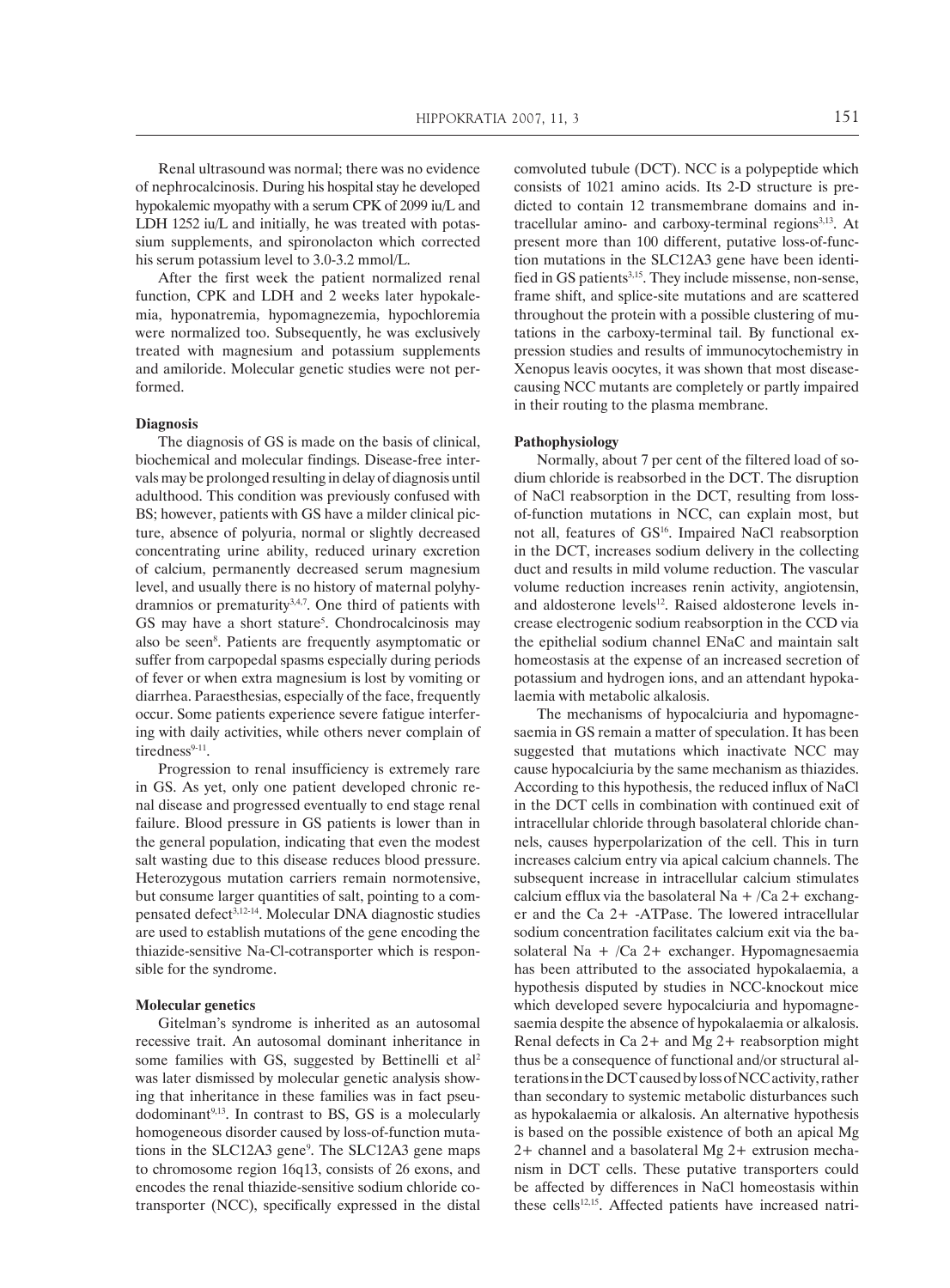uretic and kaliuretic response to intravenous administration of furosemide, and blunted natriuretic response to thiazides, suggesting that the defect in sodium chloride reabsorption is in the distal tubule rather than in the ascending limb of the loop of Henle as is the case in BS. Unlike patients with BS, these patients exhibit blunted calciuric response to furosemide<sup>14</sup>.

#### **Discussion**

In 1962, Bartter et al described two patients with hypokalemia, metabolic alkalosis, hyperaldosteronism with normal blood pressure, decreased pressor

responsiveness to infused angiotensin II, and hyperplasia of the juxtaglomerular apparatus $17$ . Following that, various conditions of hypokalemic alkalosis were included under this syndrome. We now recognize two different clinical and genetic Bartter-like syndromes, BS and GS15,18,19. Both are inherited as autosomal recessive, but each represents a distinct clinical and molecular entity. BS usually has its onset during infancy or childhood and is associated with polyuria and growth retardation. The fundamental defect in this syndrome is an abnormality of chloride transport in the thick ascending limb of the loop of Henle. Deletions or mutations of the gene encoding a renal chloride channel (C1C-Kb), which is situated at the distal nephron segments have been identified<sup>20,21</sup>. Defects have also been identified either at the gene encoding the renal bumetanide-sensitive Na-K-2Cl cotransporter  $(NKCC2)^{21,22}$  or the gene encoding an ATP-sensitive inwardly rectifying K channel  $(ROMK)^{23}$ .

A neonatal form of BS, referred to as hyperprostaglandin E2 syndrome, has also been described $24,25$ . This is a life threatening condition often beginning in utero with fetal polyuria leading to polyhydramnios and premature delivery. The neonatal form of BS appears to differ from BS by its severity and early onset, but there seems to be no justification to consider this as a separate entity from  $BS<sup>19</sup>$ . In 1966, Gitelman et al described three adult patients with intermittent episodes of muscle weakness and tetany, hypokalemia and hypomagnesemia, but with no polyuria or growth retardation<sup>26</sup>. The incidence of GS is unknown, but it is thought to be more common than BS<sup>4</sup> that occurs with an incidence of 1-2 per mil- $\lim^{27}$ . Mutations appear to be common, since the vast majority of patients studied have no history of consanguinity and are heterozygotes and different allelic mutations occur on the two alleles<sup>3</sup>. The SLC12A3 gene, located in 16q13 and containing 26 exons, encodes the renal thiazide-sensitive Na-Cl-cotransporter that is predominantly located within the distal convoluted tubule. BS and GS are distinct entities, clinically and genetically. An accurate diagnosis is necessary because of its impact

on the treatment and prognosis of these two syndromes. The classification of "Bartter-like syndromes" into BS and GS appears to be adequate until the underlying de-

#### **Treatment and prognosis**

fect is more clearly defined.

Most patients with GS remain untreated. The observation that chondrocalcinosis is due to magnesium deficiency, argues clearly in favour of magnesium supplementation<sup>8</sup>. Normalization of serum magnesium is, however, difficult to achieve since high doses of magnesium cause diarrhoea<sup>28</sup>. The bioavailability of magnesium varies according to the preparations. Magnesium oxide and magnesium sulfate have a significantly lower bioavailability than magnesium-chloride, magnesium lactate and magnesium aspartate<sup>9</sup>. All magnesium salts have been used, but  $MgCl<sub>2</sub>$  is preferred because it compensates for urinary Cl loss<sup>15</sup>. Each ml of the 5% solution contains 0.5 mEq or 6 mg of Mg++. The total dose is individualized and given at 6 to 8 hour intervals. Potassium and prostaglandin inhibitors are usually not needed, although some patients may require potassium salts and/or anti-aldosterone medications such as amiloride or spironolactone to correct and maintain the serum potassium level<sup>6</sup>. Growth hormone therapy may improve growth rate and restore the serum magnesium levels in short children with GS, particularly those resistant to conventional therapy<sup>29</sup>. We recommend the combination of amiloride with KCl but amiloride should be started with caution in order to avoid hypotension. In general, the long-term prognosis of GS is excellent.

#### **References**

- 1. Geven WB, Willem JL, Schroder CH. Study of the path physiology of Bartter/Gitelman's syndrome. Attempt of classification-role of renal magnesium depletion. Magnesium B 1994; 16: 29-36
- 2. Bettinelli A, Bianchetti MG, Girardin E. Use of calcium excretion values to distinguish two forms of primary renal tubular hypokalemic alkalosis: Bartter and Gitelman syndromes. Pediatr J 1992; 120: 38-43

| <b>Signs</b>            | <b>Bartter</b>  | <b>Gitelman</b>     | Our patient |
|-------------------------|-----------------|---------------------|-------------|
| Growth retardation      | $^{+}$          | 士                   | $^{+}$      |
| Polyuria                | $^{+}$          |                     |             |
| Tetany                  |                 | $+$                 | $+$         |
| Hypokalemic             | $^{+}$          | $^{+}$              | $^{+}$      |
| alkalosis               |                 |                     |             |
| Hypomagnesaemia         |                 | $+$                 | $^{+}$      |
| Hypocalcaemia           |                 | $^{+}$              | $+$         |
| <b>Elevated urinary</b> | $^{+}$          |                     |             |
| prostaglandins          |                 |                     |             |
| Chondrocalcinosis       |                 | $^{+}$              |             |
| Renal defect            | Thick ascending | Distal convoluted   |             |
|                         | loop of Henle   | tubule              |             |
| Inheritance             | Autosomal       | Autosomal           |             |
|                         | Recessive C1C-  | Recessive           |             |
|                         | Kb, NKCC2,      | <b>Mutation TSC</b> |             |
|                         | <b>ROMK</b>     |                     |             |

**Table 2***. Comparison between Bartter and Gitelman Syndromes*